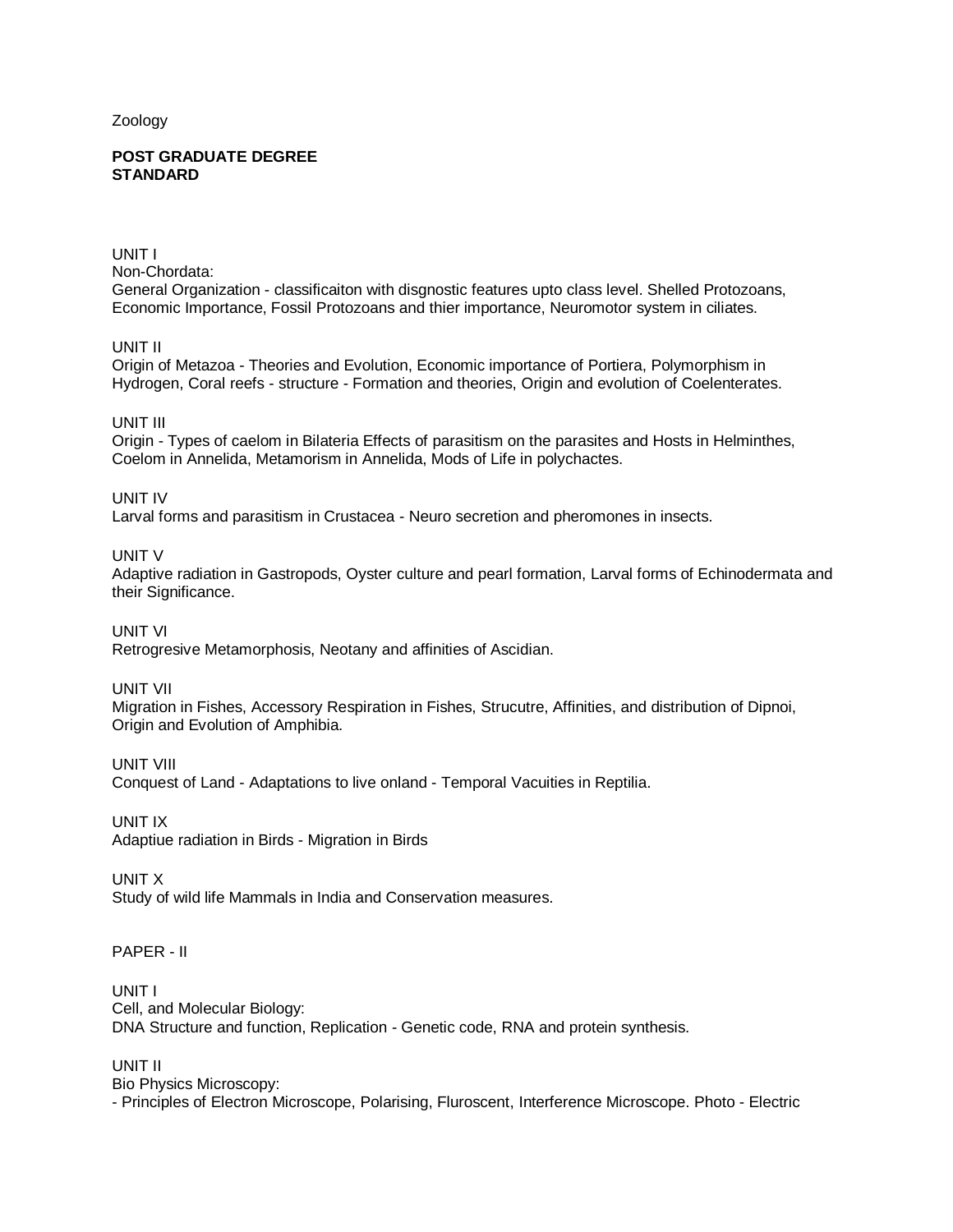Calorimetry, Freeze drying - freezing, Microtome and Cryostat X-ray - Differaction, - Ultra - Violet and infrared, Spectroscopy and Autoradiography.

#### UNIT III

Genetics:

- Gene concept, one Gene - one polypeptide - concept, Enzyme regulation - Operon concept - GAL and LAC - Operon System. Population Genetics - Hardy - Weinberg Law - Genetic Equilibrium. Radiation Genetics - mechanisms of Chromosomal breakage - Mutagens and Mutagenesis - Carcinogens and carcinogenesis - Human Genetics. Karyotype - Variation in Karyotypes with special reference to syndromes. Genetic Engineering - Present Status.

### UNIT IV

### Bio-Statics:

- Collection of data. Primary and secondary - compiling and sampling methods - frequency distribution, frequency tables - diagrammatic representation - variables - measures of contral tendency, mean, median and mode, measures of dispersion. Standard deviation Standard error - Correlation regression, regression analysis - students "t" test and chi-square test.

#### UNIT V

#### Bio-Chemistry:

- Structure of carbohydrates, amino acids, proteins, lipids - Glycolysis and Kreb's cycle - oxidation, reduction - oxidative phosphorylation energy conservation and release - cyclic AMP-ATP - saturated and unsaturated fatty acids - cholesterol - enzymes, mechanism of enzyme action, immunoglobulins and immunity - vitamins and ceenzymes - Hormones, their classification, biosynthesis and functions.

### UNIT VI

#### Physiology:

- With reference to mammals digestion, role of salivary gland liver, pancreas and intestinal glands in digestion, nutrition, balanced diet in man-assimilation, intermediary metabolism - composition of blood congulaiton - Transport of oxygen, corbondioxide, blood pigments - mechanism of respiration - muscles, mechanism of muscle contraciton, temperature regulaiton, acid, base balance and homeostasis - Nerve impulse conduction, neurotransmitters - receptors, photo, phone and chemproception - nephron and urine formation - endocrine glands, ovary and pituitary organs and their inter relationship, physiology of reproduction in humans Normonal control of development in man and insect pheromones - Biolumninescence, biological rhythms.

#### UNIT VII

Immuno-Biology:

- Immune resposnes - Primary, Secondary and Theories. Immunity types - Innate, Active and Passive - Cell mediated and Humoral immunity, Types of Antigens and immuno globulins - Cellular Immunity, T & B CELLS - elisa & RIA Techniques - AIDS. Developmental Biology:- Fertilization: Significance, palyspermy Gynogenesis, Androgenesis, Parthenogenesis, Polarity Symmetry, Radiant, Embryomic fields, Differentiation - Nuclear and Chemical factors, Inductors and organisers, Genes and organisers Regeneration - Polarity and Gradient in Regeneration.

## UNIT VIII

Resource Ecology and Management, Renewable and Non-Renewable natural resources. Energy resources - conventional and non-conventional. Fresh water marine Estuarine and Mangrove resources. Wild Life, conservation and Management. Air, Water, Soil, Sound pollution. Laws related to Environment - Laws related to Envrionmental Protection Act. Space Ecology and Radiation Ecology.

UNIT IX Evolution: